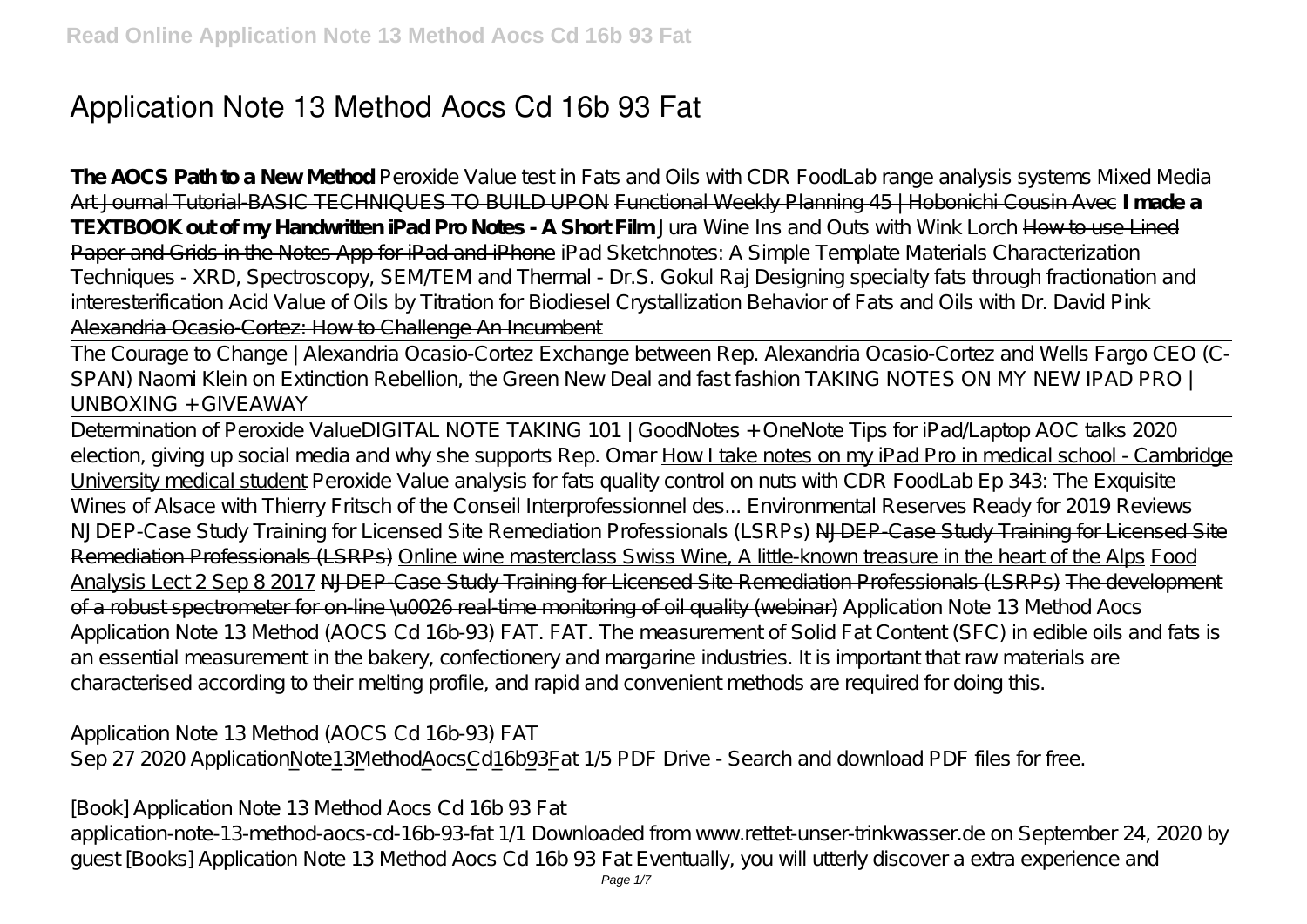realization by spending more cash. nevertheless

Application Note 13 Method Aocs Cd 16b 93 Fat | www.rettet ...

Application Note 13 Method Aocs Application Note 13 Method (AOCS Cd 16b-93) FAT by the Direct Method Application Note 13 Determination of Solid Fat Content in Edible Oils and Fats by the Official Direct Method (AOCS Cd 16b-93) American Oil Chemists' Society (AOCS) Samples must also be measured at a range of temperatures, also determined by ...

Application Note 13 Method Aocs Cd 16b 93 Fat

Read PDF Application Note 13 Method Aocs Cd 16b 93 Fat Application Note 13 Method Aocs Cd 16b 93 Fat. Will reading need upset your life? Many say yes. Reading application note 13 method aocs cd 16b 93 fat is a good habit; you can build this dependence to be such interesting way. Yeah,

#### Application Note 13 Method Aocs Cd 16b 93 Fat

Get Free Application Note 13 Method Aocs Cd 16b 93 Fat totally be in the midst of the best options to review. The time frame a book is available as a free download is shown on each download page, as well as a full description of the book and sometimes a link to the author's website. veterinary parasitology, transforming qualitative information

#### Application Note 13 Method Aocs Cd 16b 93 Fat

Application-Note-13-Method-Aocs-Cd-16b-93-Fat 1/3 PDF Drive - Search and download PDF files for free. Application Note 13 Method Aocs Cd 16b 93 Fat [Book] Application Note 13 Method Aocs Cd 16b 93 Fat When somebody should go to the book stores, search foundation by shop, shelf by shelf, it is in point of fact problematic. This is why we give the

Application Note 13 Method Aocs Cd 16b 93 Fat

Bookmark File PDF Application Note 13 Method Aocs Cd 16b 93 Fat Application Note 13 Method Aocs Cd 16b 93 Fat When people should go to the book stores, search initiation by shop, shelf by shelf, it is truly problematic. This is why we allow the book compilations in this website.

## Application Note 13 Method Aocs Cd 16b 93 Fat

Application Note 13 Method Aocs Cd 16b 93 Fat [EPUB] Application Note 13 Method Aocs Cd 16b 93 Fat Getting the books Application Note 13 Method Aocs Cd 16b 93 Fat now is not type of challenging means. You could not without help going later books addition or library or borrowing from your connections to admission them. This is an extremely easy ...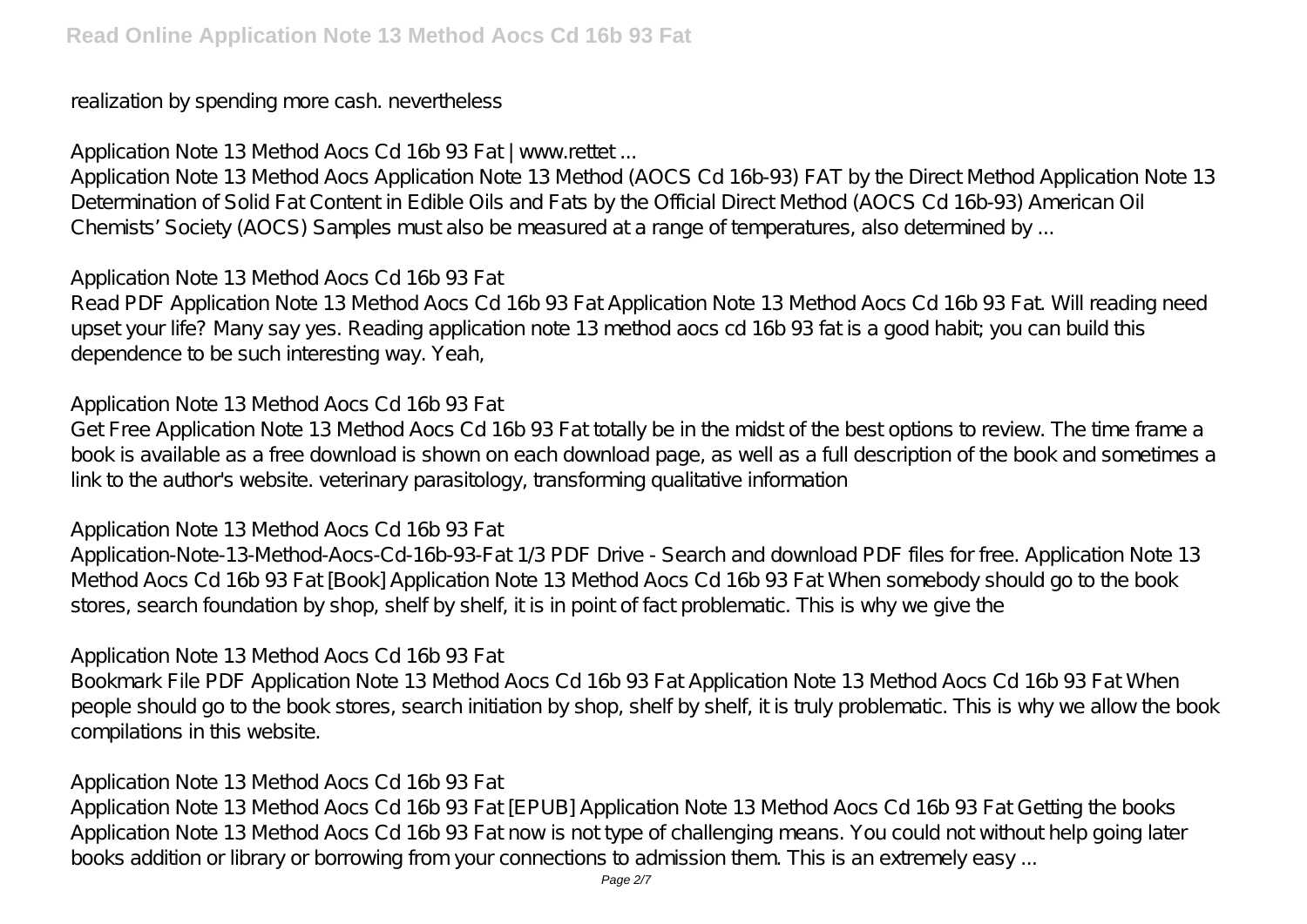Application Note 13 Method Aocs Cd 16b 93 Fat

Application Note 13 Determination of Solid Fat Content in Edible Oils and Fats Summary • Complies with official ISO, AOCS and IUPAC standard methods • No sample preparation • Simple calibration using stable standards • Simple, intuitive visual software suitable for unskilled personnel The Direct Method The Direct Method works by measuring both the solid and

Determination of Solid Fat Content in Edible Oils and Fats

Application Note 13 Method ( AOCS Cd 16b-93) FAT. methods for SFC measurement: AOCS Cd 16b-93; ISO 8292-1; ... Official Methods The MQC-23 complies with all official direct methods for SFC measurements (AOCS Cd. https://www.anaspec.nl/media/ applicatiesnmr/Determination-of-Solid-Fat-Content-in-Edible-Oils-and-Fats-by-the-Official-Direct-Method-AOCS-Cd-16b-93.pdf.

aocs official methods | Free search PDF

Fully Automated Determination of 3-MCPD and Glycidol in Edible Oils by GC/MS based on the Commonly Used Methods ISO 18363-1, AOCS Cd 29c-13, and DGF C-VI 18 (10) GERSTEL Application Note No. 191, 2017. converted into 3-MCPD. Following derivatization, the 3-MCPD amounts in both samples are determined by GC/MS as Phenylboronic acid (PBA) esters.

Fully Automated Determination of 3-MCPD and Glycidol in ...

Two of the methods (Cd 29a-13 and Cd 29b-13) convert glycidyl esters to 3-monobromopropanediol (3-MBPD) prior to GC/MS analysis. The third (Cd 29c-13) involves converting 2- and 3-MCPD and glycidyl esters to 3-MCPD in the presence and absence of chloride (glycidol cannot form 3-MCPD without chloride).

Five new AOCS methods

(AOCS Cc 13b-45 the Wesson Method, AOCS Cc 8d-55, AOCS Cc 13j-97) Range: 0.1 - 20 Red (steps of 0.1); 1.0 - 70 Yellow (steps of 1.0) Path Length: 1", 5¼" [Upgrade includes 5¼"] Colour scale used as a standard by the USA oil and fats refineries, rendering plants and companies trading or associated with the American edible oils and fats industry. It is a modified red and yellow version of the Lovibond® RYBN Colour scale used for fats, oils and derivatives. The AOCS-Tintometer ® Colour ...

AOCS-Tintometer Colour (AOCS Cc 13b-45 the Wesson Method ...

Weigh in 60 g of soybeans in petri dish. 2. Dry the soybeans in a drying oven at 130 °C for 1 h. 3. Cool the sample in a desiccator to ambient temperature for at least 30 min and weigh the sample again. The resulting moisture content of the laboratory sample should be in the range of 3 - 6 %, but not higher than 6 %.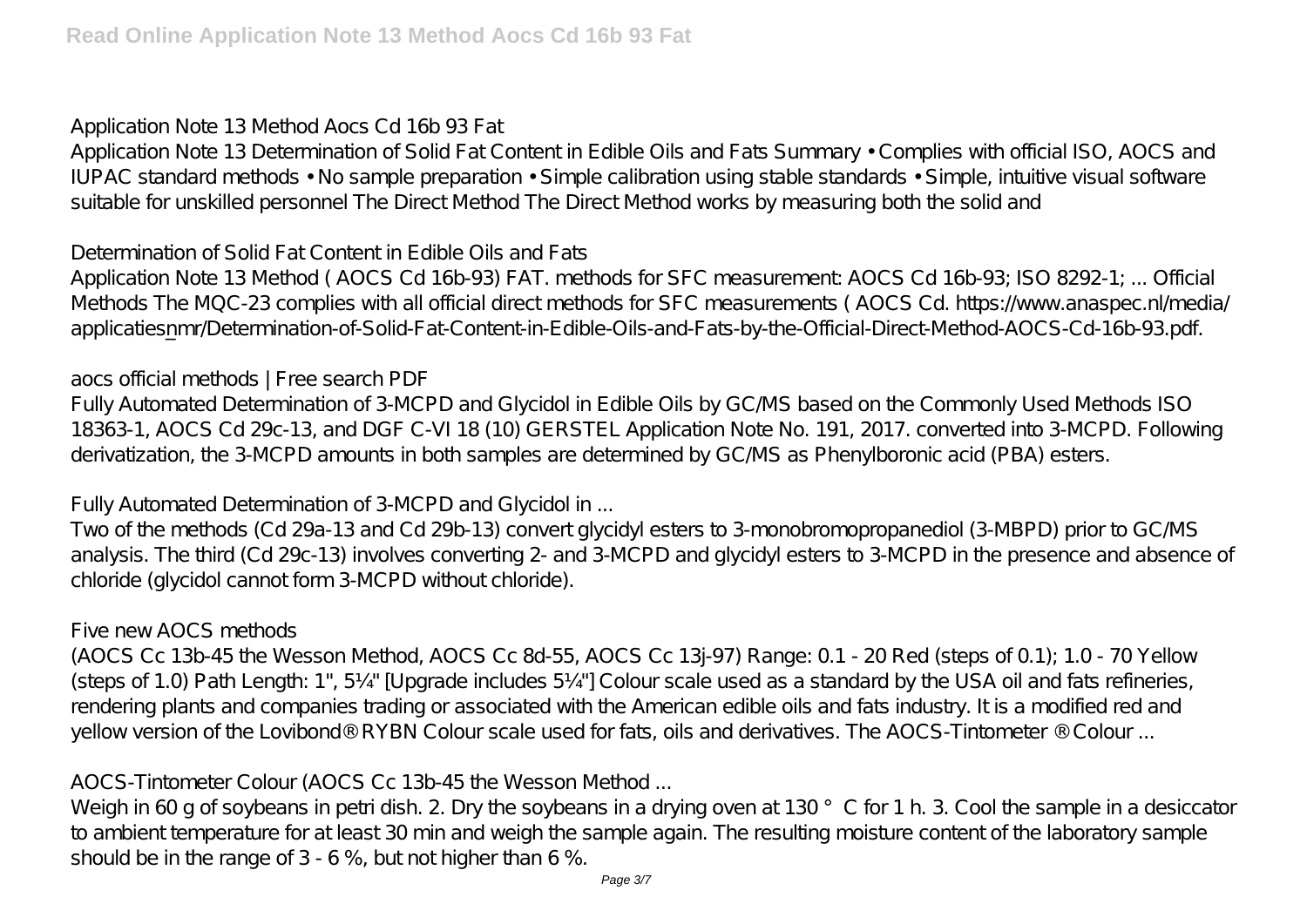Application Note No. 396/2020 - static1.buchi.com

Tailored to your company's need, AOCS offers individual intranet application or multiuser access to a web-based library of AOCS Methods. A site license allows your staff access to all of our methods electronically and ensures access to the latest updates and modifications. Pricing is available for both industry and government/university.

Methods - American Oil Chemists' Society

Place the cellulose thimble into the thimble holder 6. 1Weigh 10 g of the homogeneous sample into the cellulose thimble. Note the accurate weight of the sample 7. Cover the sample in the extraction thimble with glass wool. 1Sample amount given by the AOCS Am 2-93. Application Note 393/2020 June 2020 4/8.

Application Note No. 393/2020 - static1.buchi.com

Fully Automated Determination of 3-MCPD and Glycidol in Edible Oils by GC-MS Based on the Commonly Used Methods ISO 18363-1, AOCS Cd 29c- 13, and DGF C-VI 18 (10) Application Note 3-MCPD and Glycidol and especially their fatty acid esters are process contaminants that are formed, for example, when edible oils and fats are refined.

**The AOCS Path to a New Method** Peroxide Value test in Fats and Oils with CDR FoodLab range analysis systems Mixed Media Art Journal Tutorial-BASIC TECHNIQUES TO BUILD UPON Functional Weekly Planning 45 | Hobonichi Cousin Avec **I made a TEXTBOOK out of my Handwritten iPad Pro Notes - A Short Film** *Jura Wine Ins and Outs with Wink Lorch* How to use Lined Paper and Grids in the Notes App for iPad and iPhone *iPad Sketchnotes: A Simple Template Materials Characterization Techniques - XRD, Spectroscopy, SEM/TEM and Thermal - Dr.S. Gokul Raj* Designing specialty fats through fractionation and interesterification Acid Value of Oils by Titration for Biodiesel Crystallization Behavior of Fats and Oils with Dr. David Pink Alexandria Ocasio-Cortez: How to Challenge An Incumbent

The Courage to Change | Alexandria Ocasio-Cortez Exchange between Rep. Alexandria Ocasio-Cortez and Wells Fargo CEO (C-SPAN) Naomi Klein on Extinction Rebellion, the Green New Deal and fast fashion TAKING NOTES ON MY NEW IPAD PRO |  $IINROXING + GIVFAWAY$ 

Determination of Peroxide Value*DIGITAL NOTE TAKING 101 | GoodNotes + OneNote Tips for iPad/Laptop AOC talks 2020 election, giving up social media and why she supports Rep. Omar* How I take notes on my iPad Pro in medical school - Cambridge University medical student *Peroxide Value analysis for fats quality control on nuts with CDR FoodLab Ep 343: The Exquisite* Page  $4/7$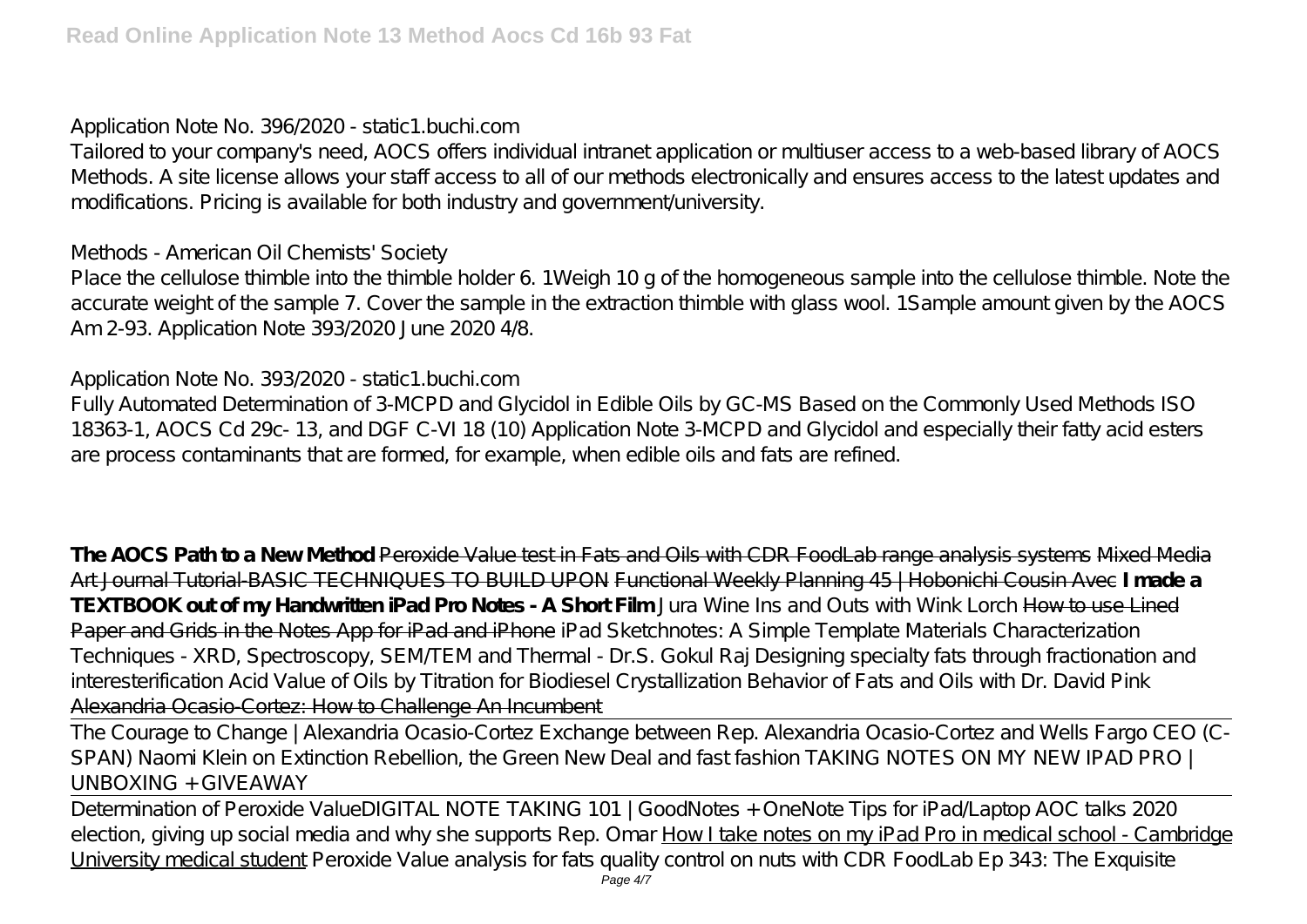*Wines of Alsace with Thierry Fritsch of the Conseil Interprofessionnel des... Environmental Reserves Ready for 2019 Reviews NJDEP-Case Study Training for Licensed Site Remediation Professionals (LSRPs)* NJDEP-Case Study Training for Licensed Site Remediation Professionals (LSRPs) Online wine masterclass Swiss Wine, A little-known treasure in the heart of the Alps Food Analysis Lect 2 Sep 8 2017 NJDEP-Case Study Training for Licensed Site Remediation Professionals (LSRPs) The development of a robust spectrometer for on-line \u0026 real-time monitoring of oil quality (webinar) Application Note 13 Method Aocs Application Note 13 Method (AOCS Cd 16b-93) FAT. FAT. The measurement of Solid Fat Content (SFC) in edible oils and fats is an essential measurement in the bakery, confectionery and margarine industries. It is important that raw materials are characterised according to their melting profile, and rapid and convenient methods are required for doing this.

Application Note 13 Method (AOCS Cd 16b-93) FAT Sep 27 2020 ApplicationNote13MethodAocsCd16b93Fat 1/5 PDF Drive - Search and download PDF files for free.

[Book] Application Note 13 Method Aocs Cd 16b 93 Fat

application-note-13-method-aocs-cd-16b-93-fat 1/1 Downloaded from www.rettet-unser-trinkwasser.de on September 24, 2020 by guest [Books] Application Note 13 Method Aocs Cd 16b 93 Fat Eventually, you will utterly discover a extra experience and realization by spending more cash. nevertheless

Application Note 13 Method Aocs Cd 16b 93 Fat | www.rettet ...

Application Note 13 Method Aocs Application Note 13 Method (AOCS Cd 16b-93) FAT by the Direct Method Application Note 13 Determination of Solid Fat Content in Edible Oils and Fats by the Official Direct Method (AOCS Cd 16b-93) American Oil Chemists' Society (AOCS) Samples must also be measured at a range of temperatures, also determined by ...

Application Note 13 Method Aocs Cd 16b 93 Fat

Read PDF Application Note 13 Method Aocs Cd 16b 93 Fat Application Note 13 Method Aocs Cd 16b 93 Fat. Will reading need upset your life? Many say yes. Reading application note 13 method aocs cd 16b 93 fat is a good habit; you can build this dependence to be such interesting way. Yeah,

## Application Note 13 Method Aocs Cd 16b 93 Fat

Get Free Application Note 13 Method Aocs Cd 16b 93 Fat totally be in the midst of the best options to review. The time frame a book is available as a free download is shown on each download page, as well as a full description of the book and sometimes a link to the author's website. veterinary parasitology, transforming qualitative information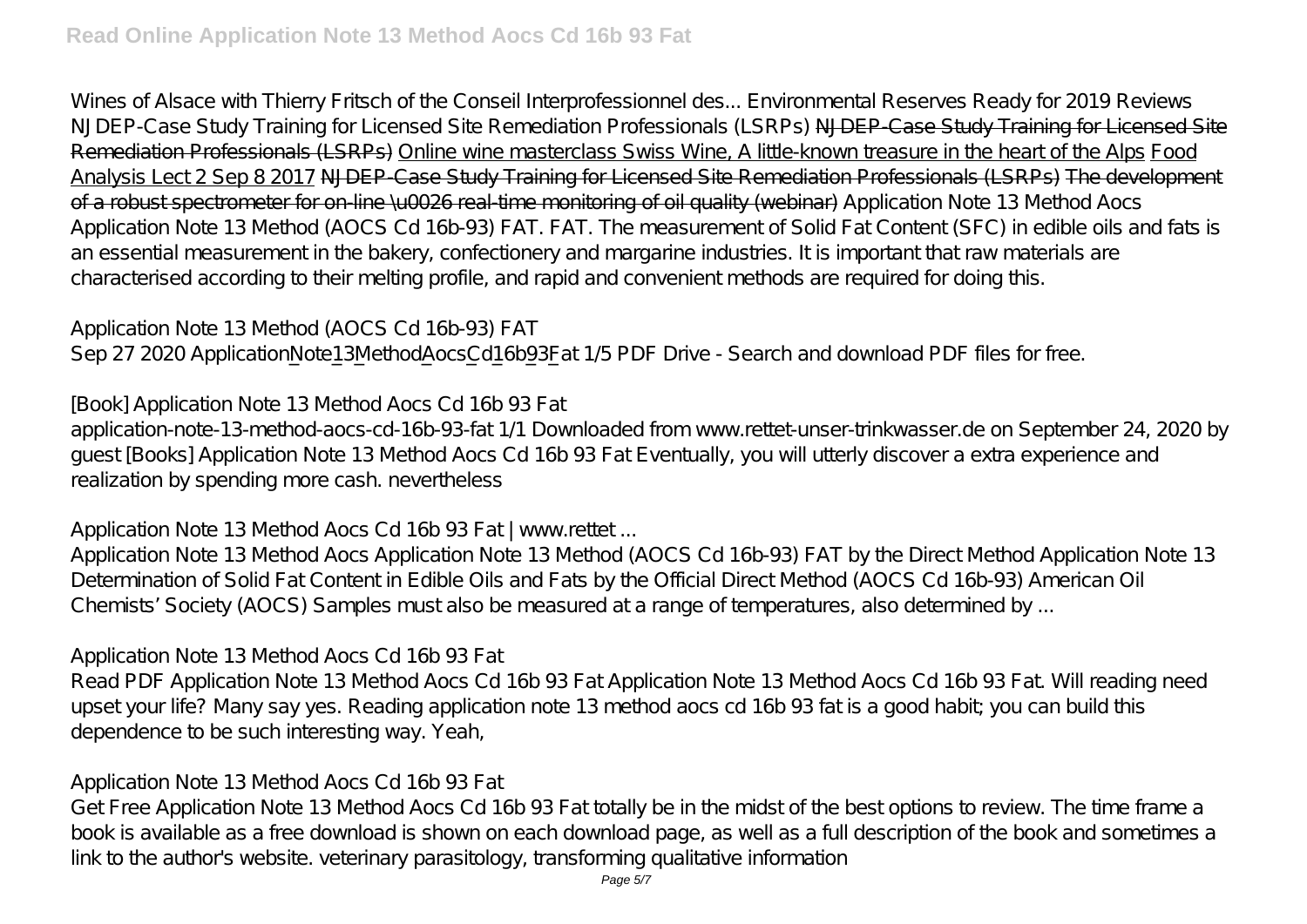## Application Note 13 Method Aocs Cd 16b 93 Fat

Application-Note-13-Method-Aocs-Cd-16b-93-Fat 1/3 PDF Drive - Search and download PDF files for free. Application Note 13 Method Aocs Cd 16b 93 Fat [Book] Application Note 13 Method Aocs Cd 16b 93 Fat When somebody should go to the book stores, search foundation by shop, shelf by shelf, it is in point of fact problematic. This is why we give the

## Application Note 13 Method Aocs Cd 16b 93 Fat

Bookmark File PDF Application Note 13 Method Aocs Cd 16b 93 Fat Application Note 13 Method Aocs Cd 16b 93 Fat When people should go to the book stores, search initiation by shop, shelf by shelf, it is truly problematic. This is why we allow the book compilations in this website.

## Application Note 13 Method Aocs Cd 16b 93 Fat

Application Note 13 Method Aocs Cd 16b 93 Fat [EPUB] Application Note 13 Method Aocs Cd 16b 93 Fat Getting the books Application Note 13 Method Aocs Cd 16b 93 Fat now is not type of challenging means. You could not without help going later books addition or library or borrowing from your connections to admission them. This is an extremely easy ...

## Application Note 13 Method Aocs Cd 16b 93 Fat

Application Note 13 Determination of Solid Fat Content in Edible Oils and Fats Summary • Complies with official ISO, AOCS and IUPAC standard methods • No sample preparation • Simple calibration using stable standards • Simple, intuitive visual software suitable for unskilled personnel The Direct Method The Direct Method works by measuring both the solid and

# Determination of Solid Fat Content in Edible Oils and Fats

Application Note 13 Method ( AOCS Cd 16b-93) FAT. methods for SFC measurement: AOCS Cd 16b-93; ISO 8292-1; ... Official Methods The MQC-23 complies with all official direct methods for SFC measurements ( AOCS Cd. https://www.anaspec.nl/media/ applicatiesnmr/Determination-of-Solid-Fat-Content-in-Edible-Oils-and-Fats-by-the-Official-Direct-Method-AOCS-Cd-16b-93.pdf.

# aocs official methods | Free search PDF

Fully Automated Determination of 3-MCPD and Glycidol in Edible Oils by GC/MS based on the Commonly Used Methods ISO 18363-1, AOCS Cd 29c-13, and DGF C-VI 18 (10) GERSTEL Application Note No. 191, 2017. converted into 3-MCPD. Following derivatization, the 3-MCPD amounts in both samples are determined by GC/MS as Phenylboronic acid (PBA) esters.